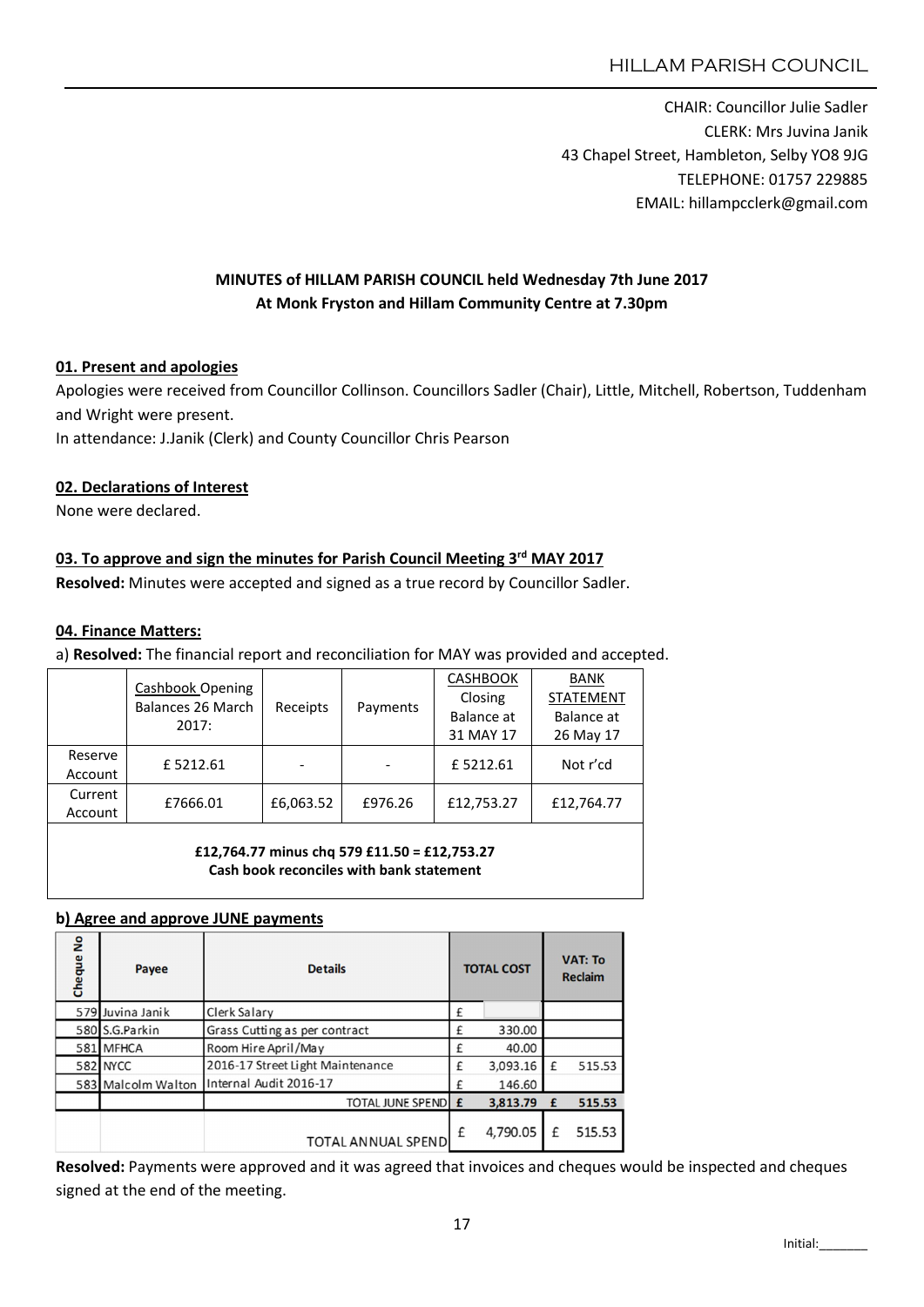#### c) Update on Annual Return completion with Patricia Birch

The Annual Return has now been completed by the clerk in accordance with the amendments made to figures with Patricia Birch. The documents were delivered to the internal auditor, Malcolm Walton for inspection along with the explanations for the amendments.

### 05. Discuss the Internal Auditor's report and the recommendations stated

1. i) Last year Mr Walton requested that a Formal Receipts and Payments Account be provided this year. The clerk provided a printed version of the cashbook with all receipts and payments categorised under appropriate headings with monthly and annual totals in the belief that this is what Mr Walton required. It was discovered that in addition, Mr Walton required Financial Statements to back up the printed Cashbook, summaries of the receipts and payments for the year in comparison to the previous year. Mr Walton reiterated the need for a Formal Receipts and Payments Account. Resolved: The clerk has an example of the Statements required and will produce these next year as part of the Formal Receipts and Payments Account ready for the Chair to sign as a 'true and fair view' of the council's financial position.

2. i) Missing 15-16 Land Rent - Resolved: Clerk to contact Mr Smales for a replacement cheque.

ii) Rent payment for 17-18 – Resolved: Clerk to invoice now for the rent due for 2017-18. The council agreed to act upon the recommendation of Mr Walton to annually invoice every April for the rent due.

iii) It was recommended that a review of the amount charged for rent should be undertaken. Resolved: Cllr Sadler will ask Mr Smales to review what a fair price for rental would be as the current rate is based on an out of date valuation. A formal agreement is to be reached and put in writing.

3) The bank reconciliation has been amended to itemise the unpresented cheques as recommended.

4) Website provider Wix.com VAT number has been checked and confirmed correct.

5) VAT of £3.72 not recorded in cashbook. The VAT claim for the period has already been sent to HMRC. Resolved: The VAT is now unable to be reclaimed and will be written off. In future, purchasers should give the name of Hillam Parish Council when ordering on behalf of the council.

6) The billing address for the Npower electricity bill has already been changed.

7) The Asset register has already been amended to include the Time Capsule and will be amended as soon as there is an increase/decrease in future.

8) The bank reconciliation statement has been amended to show the actual interest received. Access to the bank balance information can be a problem for the clerk. Resolved: Clerk and Chair would arrange to meet with Barclays to discuss the options available for the clerk to have an 'operators card' or be on the mandate without being a signatory.

9) As recommended, the minutes will state the actions taken for each recommendation made by the internal auditor.

## 06. Approve and sign the statement of Accounts for Y/E 31<sup>st</sup> March 2017

The completed Statement of Accounts was discussed and the figures as amended by Patricia Birch were read out. Resolved: Council agreed with the figures that Patricia Birch prepared with explanatory notes showing where funds had been mistakenly accounted for twice in the switch from an 'Income/Expenditure' accounting basis to an 'Payments/Receipts' accounting basis that had led to a difference between the cashbook balances and the bank balances. It was proposed by Cllr Wright and seconded by Cllr Tuddenham that one cheque (£100) written in 2013/14 and two cheques (£60 and £12.20) written in 2014/15, none of which have been cashed, will be written back into the cashbook and the debt written off due to the amount of time that has passed, in line with Patricia Birch's review. An additional note to explain the actions taken by the council on receipt of the internal auditor's notes on the Annual Return document was agreed to be sent to PKF alongside the requested documents. The Annual Return Statement of Accounts was signed and dated by the chair.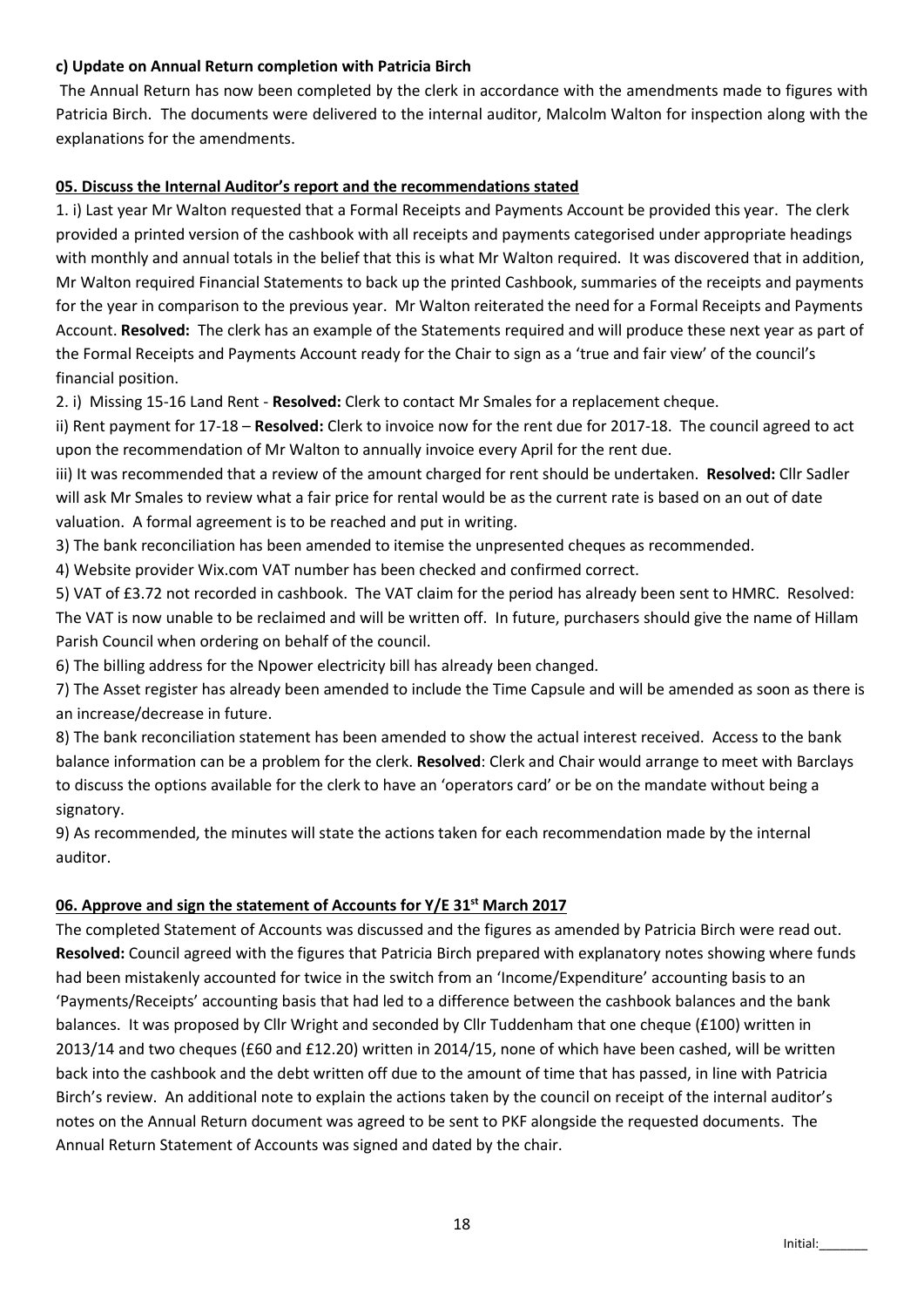The Financial Standing Orders need to be amended to write off and make amendments to adjust the accounts. Resolved: Chair will draft an amendment for discussion at the July meeting.

### 07. Review the internal controls process itself and what documentation is to be signed off

The form for the internal controls process was shown to all councillors, the councillor conducting the financial check is to use the form to scrutinise the financial record keeping of the clerk every three months and the form is to be signed and filed as evidence of the check. The first check for this financial year will be April, May or June 2017 and the Checker can choose which month to check at their discretion. Resolved: Councillor Mitchell will be emailed a copy of the form and will select which month he wishes to check, the clerk will provide the information requested. Cllr Mitchell will use the form to carry out the check and sign/take further action as appropriate.

### 08. Discuss the proposal of an article for Hillam News explaining the Parish Council's responsibilities

This idea was received positively by the council. Resolved: Cllr Sadler would prepare an article for the publication with a brief outline of the things the Parish Council can help with and the things that are dealt with by NYCC or SDC.

### 09. Feedback on clerk's appraisal

The appraisal took place at 7pm before the meeting, in attendance were Juvina Janik (clerk) and Cllrs Sadler, Robertson and Little. Aspects of the meeting were confidential. Projects to be focussed on were agreed as: Street Light Monitoring ( a record of repairs that get done to each lamp), review the energy supplier and secure a better price, Development of the Website (Cllr Wright to write a piece about the History of Hillam). It was also agreed that a possible increase of hours worked by the clerk will be an July agenda item.

### 10. Updates from meetings attended by councillors

Cllr Wright has proposed a Monk Fryston Liaison meeting and awaits a response on dates. Cllr Little attended 'Pub is the Hub' and can report that the group has raised £437 for the cancer ward at York Hospital. The group would welcome suggestions for any local causes to raise funds for. The group have also raised a number of village maintenance issues, see item 11c.

## 11. Village Maintenance

## a) Update on Street Lamp repairs requested and budget review.

It was suggested that NYCC be contacted to ask for a breakdown of charges for the 2016-17 period so that it is clear what repairs have been paid and which are yet to be paid for. The annual bill for 16-17 was £3093.16, more than anticipated and it would be helpful to see which repairs were included and what repairs were actually carried out. The repairs requested on lamps 15, 35 and 36 (includes column replacement) at £1150 + VAT per column (£4140 in total) was agreed to be paid for from the Reserve Account. These repairs are due to take place in early June. A record of repairs that take place on each light would be helpful. Resolved: Clerk to begin record of streetlight maintenance and request the breakdown of costs for 2016-17.

#### b) Signage for Hillam Lane.

This has still not been carried out. Resolved: County Councillor Pearson to follow this up with Highways.

#### c) Matters to report to the clerk

i) A footpath from Betteras Hill Road opposite the Fishing area appears to go nowhere as the farmer has ploughed the field and not left a footway. Resolved: Clerk to report

ii) Missing way-marker at the bottom of Stocking Lane. Resolved: Clerk to report

iii) Foliage round pond blocking path, suggested clerk contact Monk Fryston clerk to agree maintenance: Resolved: This has already been dealt with